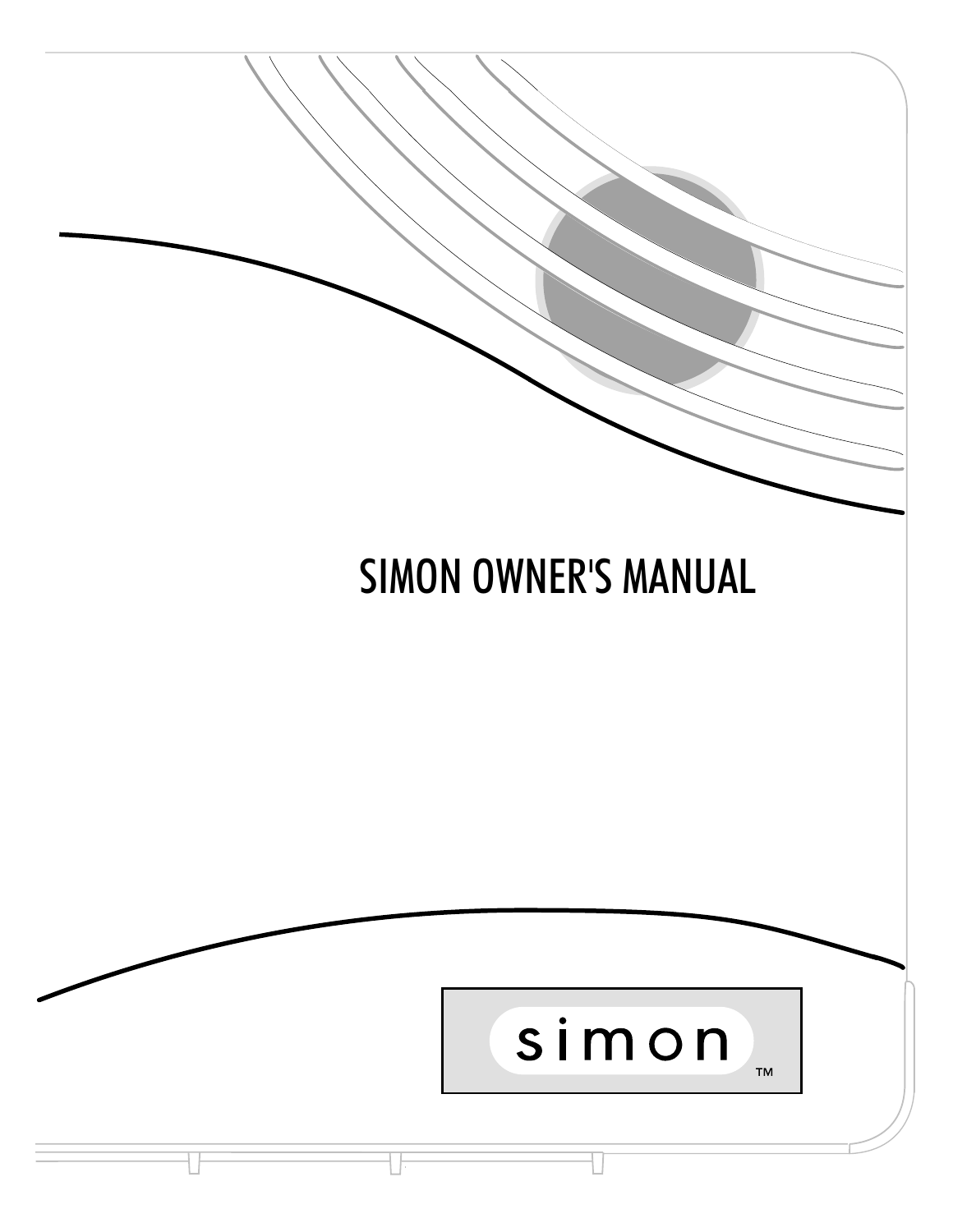#### **FCC Notices**

#### **FCC Part 15 Information to the User**

**Changes or modifications not expressly approved by Interactive Technologies, Inc. can void the user's authority to operate the equipment.**

#### **FCC Part 15 Class B**

**This equipment has been tested and found to comply with the limits for a Class B digital device, pursuant to part 15 of the FCC Rules. These limits are designed to provide reasonable protection against interference in a residential installation.**

**This equipment generates, uses, and can radiate radio frequency energy and, if not installed and used in accordance with the instructions, may cause harmful interference to radio communications. However, there is no guarantee that interference will not occur in a particular installation.**

**If this equipment does cause harmful interference to radio or television reception, which can be determined by turning the equipment off and on, the user is encouraged to try to correct the interference by one or more of the following measures:**

- **Reorient or relocate the receiving antenna.**
- **Increase the separation between the equipment and receiver.**
- **Connect the affected equipment and the panel receiver to separate outlets, on different branch circuits.**
- **Consult the dealer or an experienced radio/TV technician for help.**

#### **FCC Part 68**

**This equipment complies with part 68 of the FCC Rules. Located on this equipment is a label that contains, among other information, the FCC registration number and the ringer equivalence number (REN) for this equipment. If requested, this information must be provided to the telephone company.**

**The REN is used to determine the maximum number of devices that may be connected to your telephone line. In most areas, the sum of all device RENs should not exceed five (5.0).**

**If this equipment causes harm to the telephone network, the telephone company may temporarily disconnect your service. If possible, you will be notified in advance. When advance notice is not practical, you will be notified as soon as possible. You will also be advised of your right to file a complaint with the FCC.**

**Your telephone company may make changes in its facilities, equipment, operations, or procedures that could affect the proper operation of your equipment. You will be given advanced notice in order to maintain uninterrupted service.**

**If you experience trouble with this equipment, please contact the company that installed the equipment for service and repair information. The telephone company may ask you to disconnect this equipment from the network until the problem has been corrected or you are sure that the equipment is not malfunctioning.**

**This equipment may not be used on coin service provided by the telephone company. Connection to party lines is subject to state tariffs.**

©1997 INTERACTIVE TECHNOLOGIES, INC. ITI is a registered trademark of Interactive Technologies, Inc. SIMON ™ is a trademark of Interactive Technologies, Inc. Specifications are subject to change. Some features are optional.

For reprints, order manual 466-1302 Rev C Date 5/30/97



**INTERACTIVE TECHNOLOGIES, INC.** 2266 SECOND STREET NORTH NORTH SAINT PAUL, MN 55109 T: 612/777-2690 F: 612/779-4890

**WIRELESS** Security Automation **Access Control**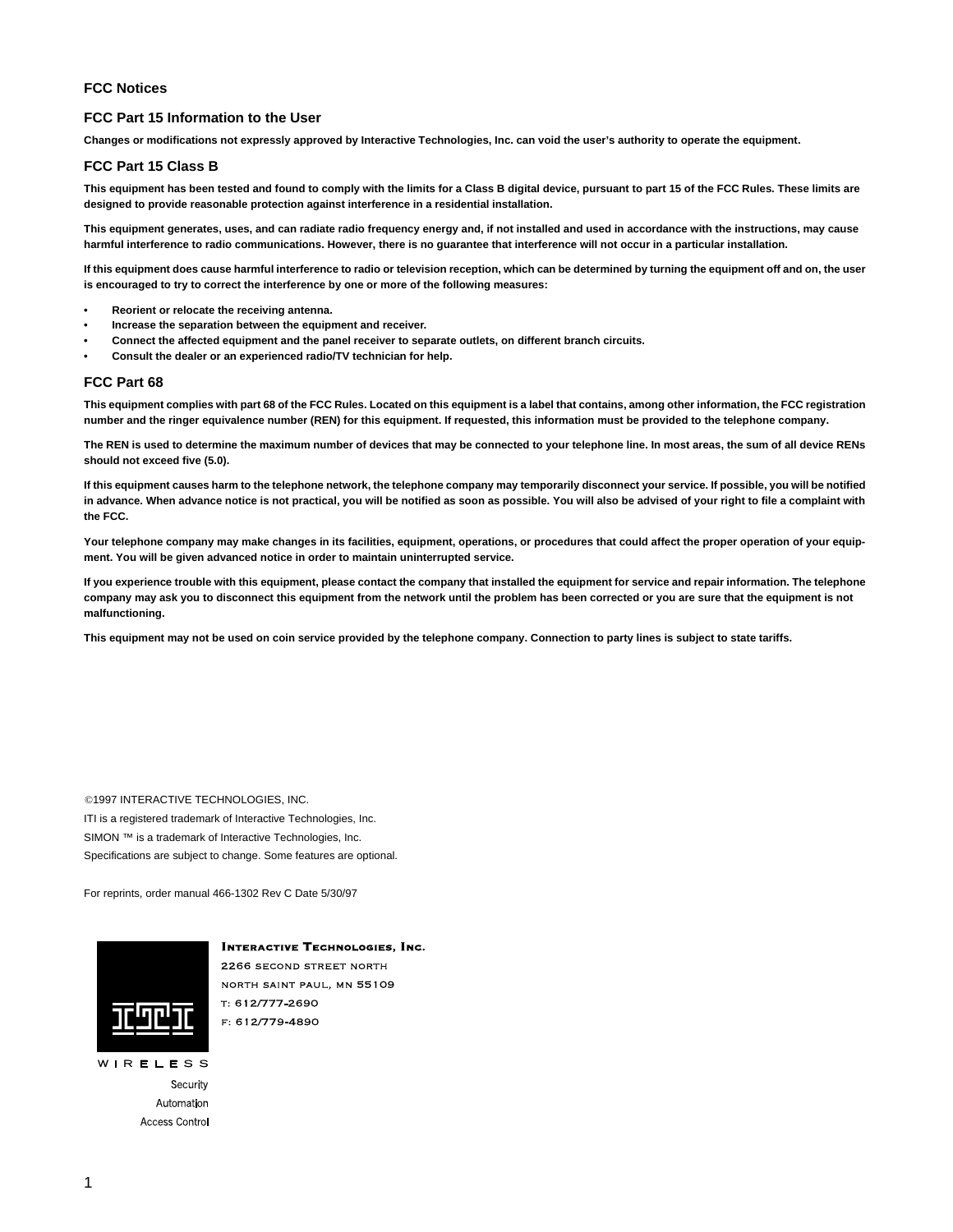## **TABLE OF CONTENTS**

| Introduction to Your System - - - - - - - - - - - - - - 3 |
|-----------------------------------------------------------|
| Security System Communication -----------4                |
| How to Use Your Control Panel ------------6               |
| How to Use Your Touchpads --------------8                 |
| Programming Your System ---------------9                  |
| System Tests & Trouble Messages ------- 11                |
| Your Emergency Evacuation Floor Plan ---- 13              |
| Alarm System Limitations ------------- 14                 |
| Quick Reference Table --------------- 15                  |

## **Important Messages to the Owner:**

In the following paragraphs there may be some terminology that you are not familiar with. Reread this section after you familiarize yourself with your security system.

Arming Your System with Doors or Windows Open: Any sensors which are open when the system is armed will be bypassed after the exit delay has expired. This means they will not be protecting your home. If you wish to bypass a sensor after you have armed your system, you must first disarm the system, then open the door or window which you want bypassed. Your system will tell you if a protected door or window is open when you arm the system. If your system includes 24-hour protection sensors on items such as gun or jewelry cases, you must place the panel in program mode before accessing these areas to avoid causing an alarm.

**CAUTION!** If you use the Control Panel to arm your security system when leaving your home, you need to be aware of the following: You need to exit before the end of the delay period or an alarm will sound. Remember, when you arm you will hear 2, 3, or 4 beeps at the beginning of the exit delay (see the table on page 4 of this manual to determine the meaning of system beeps). At the end of the exit delay, the system beeps 2, 3, or 4 additional beeps. If you exit at that time, your system assumes you left and are now returning to your home. The system is now counting down the entry delay time and will expect you to disarm the system within the entry delay time or it will alarm.

**Something may have happened while you were away!** If you enter your home and controlled lights that are normally off are on and/or you hear alarm sirens, an intruder may be inside or another emergency may have occurred. Leave immediately, and call for non-medical emergency help.

Canceling Accidental Alarms: You have \_\_ seconds (programmable by the installer from 5-120 seconds) after causing an accidental alarm to disarm your security system. See your installer to determine this amount of time. If the programmed seconds have passed, you must call the central monitoring station to cancel the alarm.

Notices for UL-Listed Installations:

- This system is suitable for Grade A household burglary applications.
- The Freeze Sensor, Glass Guard and Shock Sensors are not UL Listed.
- The garage door opening feature used with this system has not been evaluated by UL.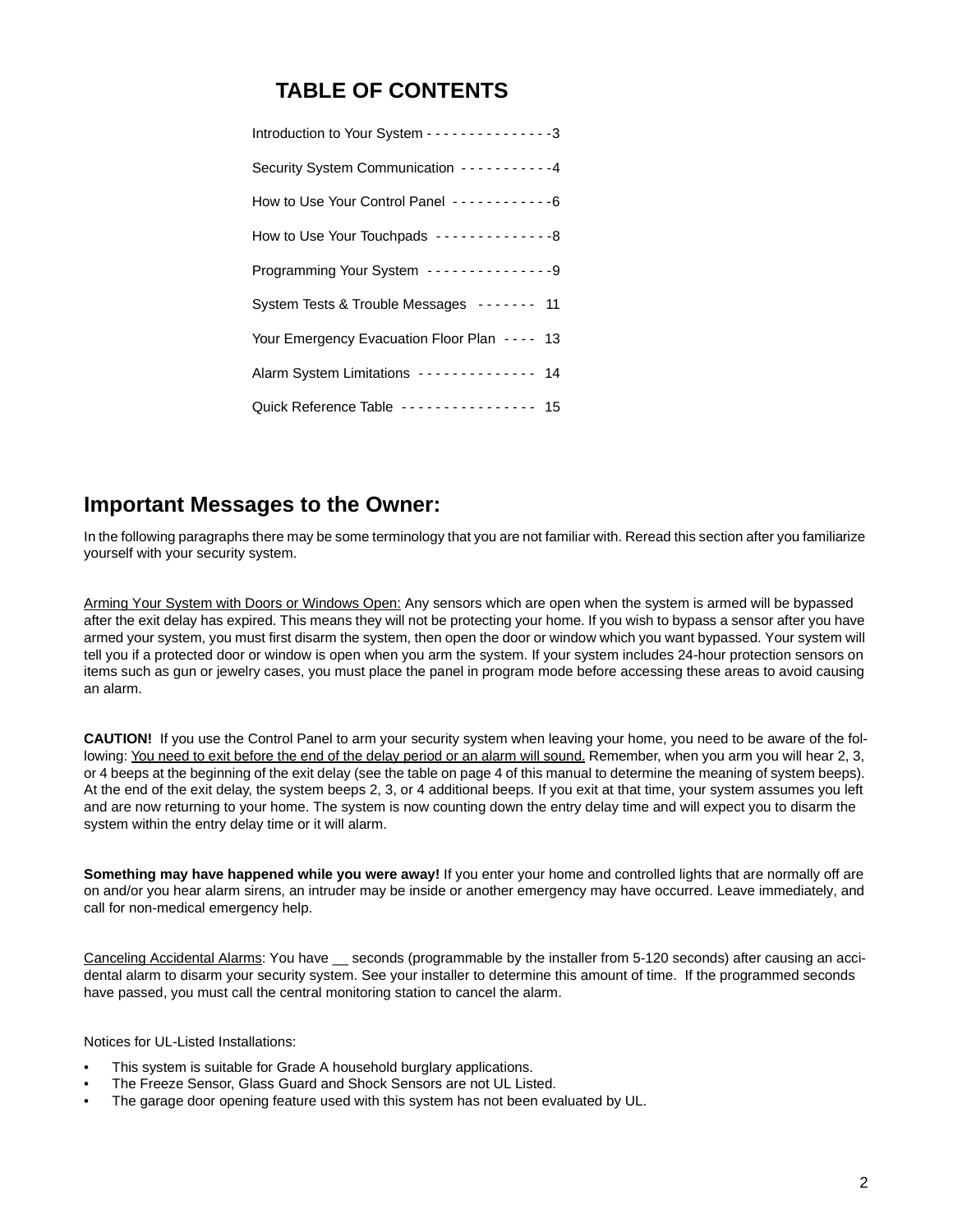Your security system uses wireless technology to warn your family about intrusion and fire. It may also be used to control lights and appliances within your home.

The system is designed to be monitored and/or to send messages to a numeric pager.

The security system uses devices called sensors which use radio waves to communicate alarms to the control panel.

The system is supervised, meaning that the control panel checks the status of each sensor to detect problems. If the control panel detects trouble it will notify you with beeps and indicator lights on the control panel itself.

### **Typical Security System Components**

A typical security system installation consists of the following devices:

### **Control Panel**

The Control Panel is used to operate and program your security system. It communicates to you through panel voice messages, panel beeps, and by lighting buttons on the control panel. The Control Panel can communicate to a central monitoring station and/or a numeric pager.

### **Remote Handheld Touchpad**

Remote Handheld Touchpads are used to control the security

system primarily from within the home.

#### **KeyChain Touchpads**

KeyChain Touchpads are used to control the security system from within or near the outside of your home.

#### **Indoor Motion Sensors**

Indoor Motion Sensors detect motion. They may be used for intrusion protection or to sound chimes.

### **Outdoor Motion Sensors**

Outdoor Motion Sensors detect motion in a protected outdoor area and can sound chimes or turn on outside lights. They are not used for intrusion detection.

#### **Door/Window Sensors**

Door/Window Sensors detect the opening of a door or window.

### **Smoke Sensors**

Smoke Sensors detect smoke. They have a built in siren which sounds when smoke is detected.

#### **Modules**

Modules are used to control lights, appliances, and a garage door.

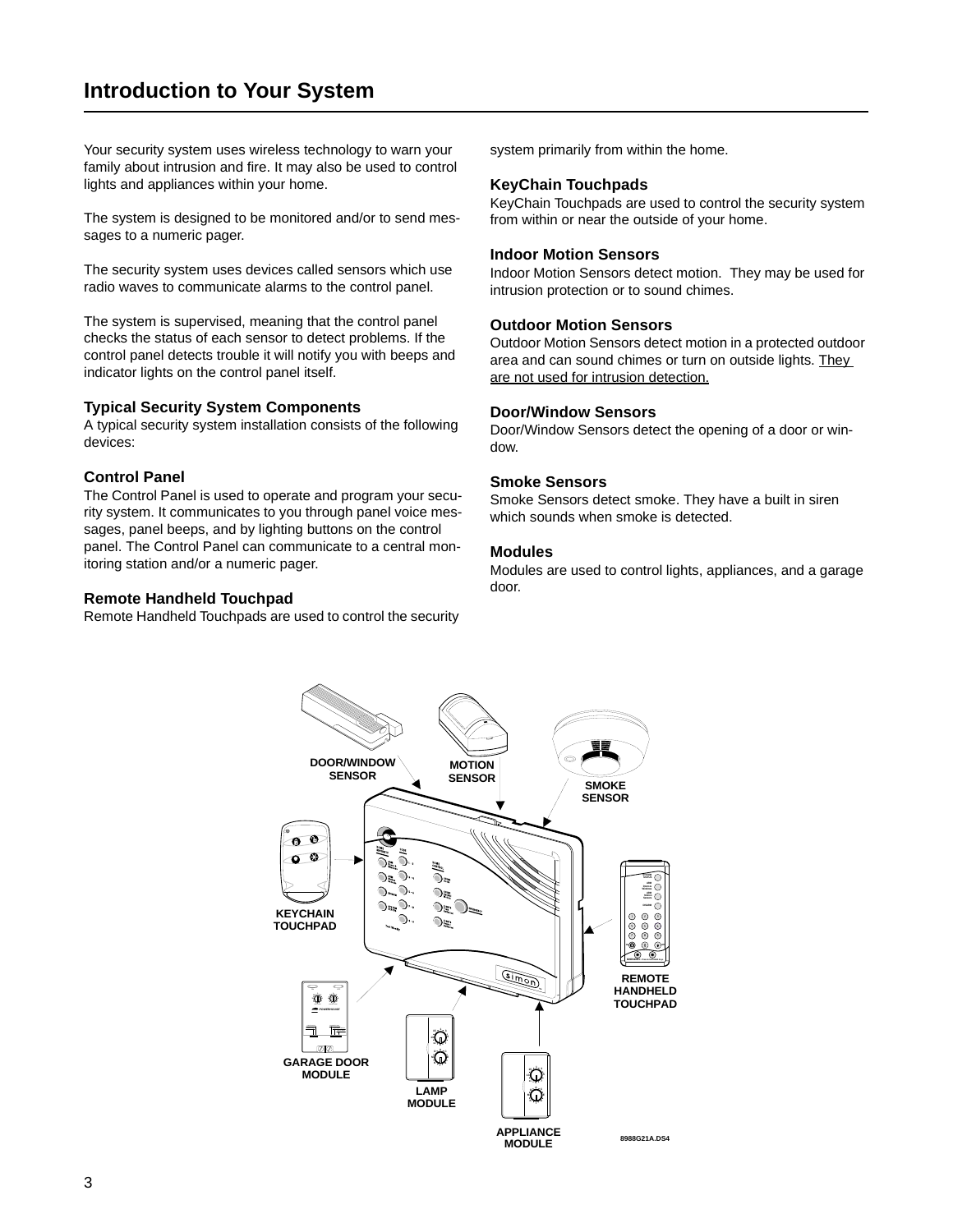Your security system communicates to you through the use of panel voice messages, panel beeps, indicator lights on the panel itself, and a numeric pager.

You communicate to your security system with key presses on the Control Panel and Touchpads. Disarming and programming require you to input a 4-digit access code. **The Master Access Code is 1-2-3-4 when the security system is shipped from the factory. You should change it to a code known only by you.**

## **Panel Voice Messages**

When you press the buttons on the Control Panel or the touchpads, the Control Panel responds with voice messages. Panel voice can be enabled or disabled (see Programming Your System on page 9).

These messages may respond with system information or prompt you to take further action. For example, if you want to disarm the system and you press the **DISARM** button, the Control Panel responds by saying, Please enter your access code.

If you press a button and the feature has not been programmed into the Control Panel, the panel voice will respond with Function not available. An example could be pressing the Control Panel button **CHIME Special Motion** when you have no Motion Sensors in your installation. The panel voice would respond with, Function not available.

## **Panel Beeps**

Panel beeps are used to indicate keypresses, status, and problems with the system. Panel beeps can be enable or disabled (see Programming Your System on page 9).

Use the following table to understand the beeps used by the security system.

| <b>Activity</b>                                  | <b>Beep Response</b>                                                                                                                                                                                        |
|--------------------------------------------------|-------------------------------------------------------------------------------------------------------------------------------------------------------------------------------------------------------------|
| ARM Doors & Windows                              | <b>Exit delay</b> beeps sound 2 times when you arm and 2 times at the end of the delay time;<br><b>Entry delay</b> beeps sound 2 times every 5 seconds and 2 times per second during the last 10<br>seconds |
| <b>ARM Motion Sensors</b>                        | <b>Exit delay</b> beeps sound 3 times when you arm and 3 times at the end of the delay time;<br>Entry delay beeps sound 3 times every 5 seconds and 3 times per second during the last 10<br>seconds        |
| ARM Doors/Windows &<br><b>Motion Sensors</b>     | Exit delay beeps sound 4 times when you arm and 4 times at the end of the delay time;<br><b>Entry delay</b> beeps sound 4 times every 5 seconds and 4 times per second during the last 10<br>seconds        |
| <b>DISARM</b>                                    | 1 beep                                                                                                                                                                                                      |
| <b>CHIME DOORS &amp;</b><br>CHIME SPECIAL MOTION | 2 beeps (feature must be programmed by installer)                                                                                                                                                           |
| <b>TEST SENSORS</b>                              | Beeps when sensor tripped                                                                                                                                                                                   |
| <b>EMERGENCY</b>                                 | Beeps and sirens are activated                                                                                                                                                                              |
| Trouble Beeps                                    | 6 beeps every minute. Press SYSTEM STATUS button to stop beeps for 4 hours                                                                                                                                  |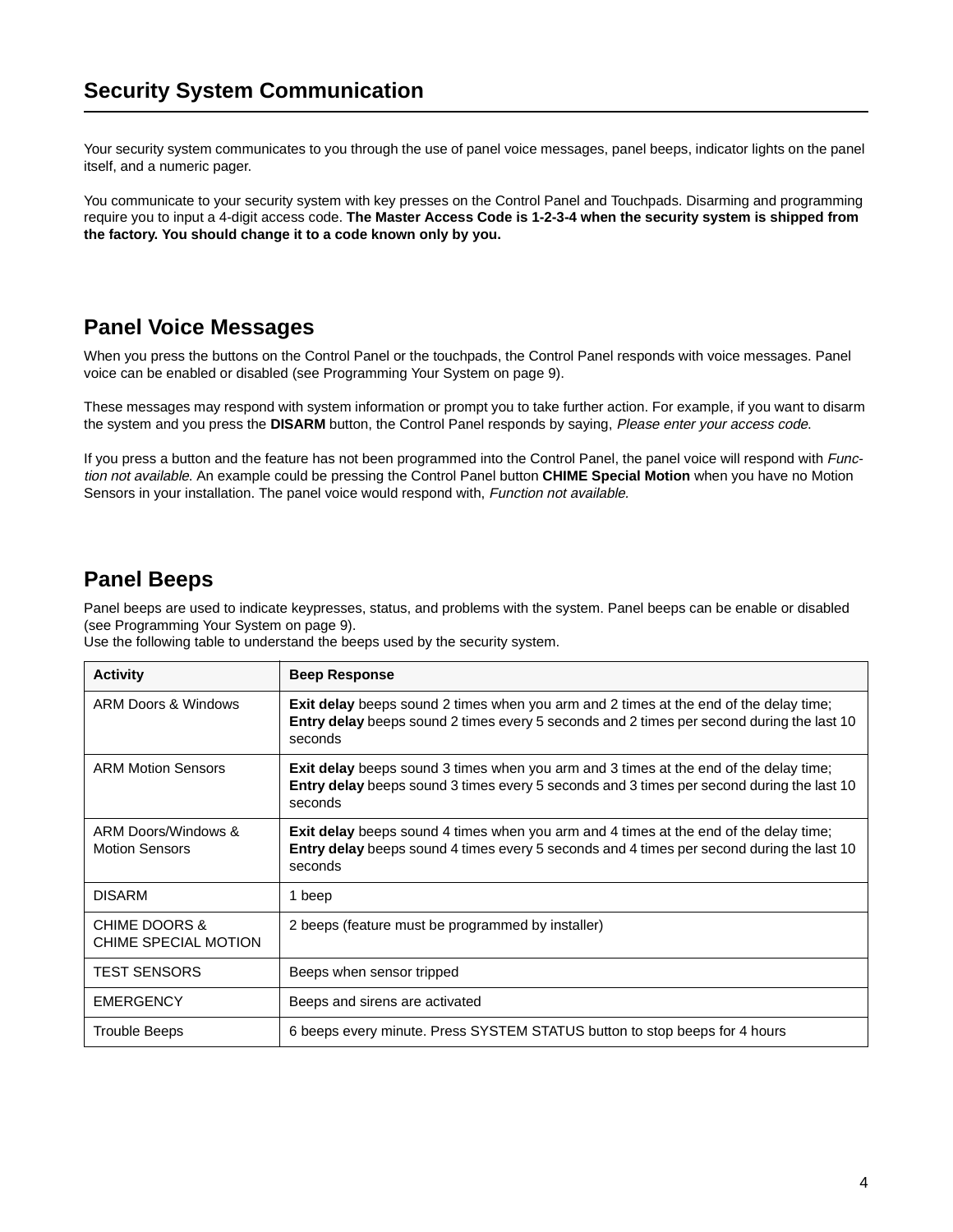## **Alarm Sirens and Lights**

Exterior and interior sirens make 3 different alarm sounds on the premises, each indicating a different type of alarm. Sirens will time-out and stop sounding after 4 minutes. System controlled lights also indicate the type of alarm.

| <b>Alarm Type</b> | <b>Interior Siren Sound</b> | <b>Exterior Siren Sound</b> | <b>System Controlled</b><br>Lights |
|-------------------|-----------------------------|-----------------------------|------------------------------------|
| Fire              | On steady                   | On steady                   | On steady                          |
| <b>Intrusion</b>  | Slow on-off                 | Slow on-off                 | Flashing                           |
| Emergency         | Fast on-off                 |                             | On steady                          |

Use the following table to understand alarm sounds and controlled lights.

## **Panel Indicator Lights**

Use the following table to understand the panel indicator lights.

| <b>Button</b>                  | When the Button Light is On       | <b>When the Button Flashes</b>             |
|--------------------------------|-----------------------------------|--------------------------------------------|
| <b>ARM Doors &amp; Windows</b> | Doors/Windows armed               | Doors/Windows armed &<br>No Entry Delay on |
| <b>ARM Motion Sensors</b>      | Motion Sensors armed              | Motion Sensors armed &<br>Latchkey on      |
| <b>DISARM</b>                  | System disarmed                   |                                            |
| <b>SYSTEM STATUS</b>           | System trouble or Open Sensor     | System in alarm                            |
| <b>CHIME Doors</b>             | Door will cause chime             |                                            |
| <b>CHIME Special Motion</b>    | Motion will cause chime           |                                            |
| <b>LIGHTS Time Activated</b>   | Light schedule is on              |                                            |
| <b>LIGHTS Sensor Activated</b> | Sensors will cause light to go on |                                            |

## **Numeric Pager**

Your installer may have programmed your security system to send a numeric message indicating system activities to your pager.

Use the following table to determine what the numeric message is reporting**.**

| <b>Reports</b>           | <b>Numeric Message</b> |
|--------------------------|------------------------|
| <b>Phone Test</b>        | 111 111                |
| <b>AC Power Restoral</b> | 222.222                |
| <b>AC Power Failure</b>  | 333 333                |
| Latchkey                 | 444 444                |
| No Activity              | 555 555                |
| Emergency                | 777 777                |
| Intrusion                | 888 888                |
| Fire                     | 999 999                |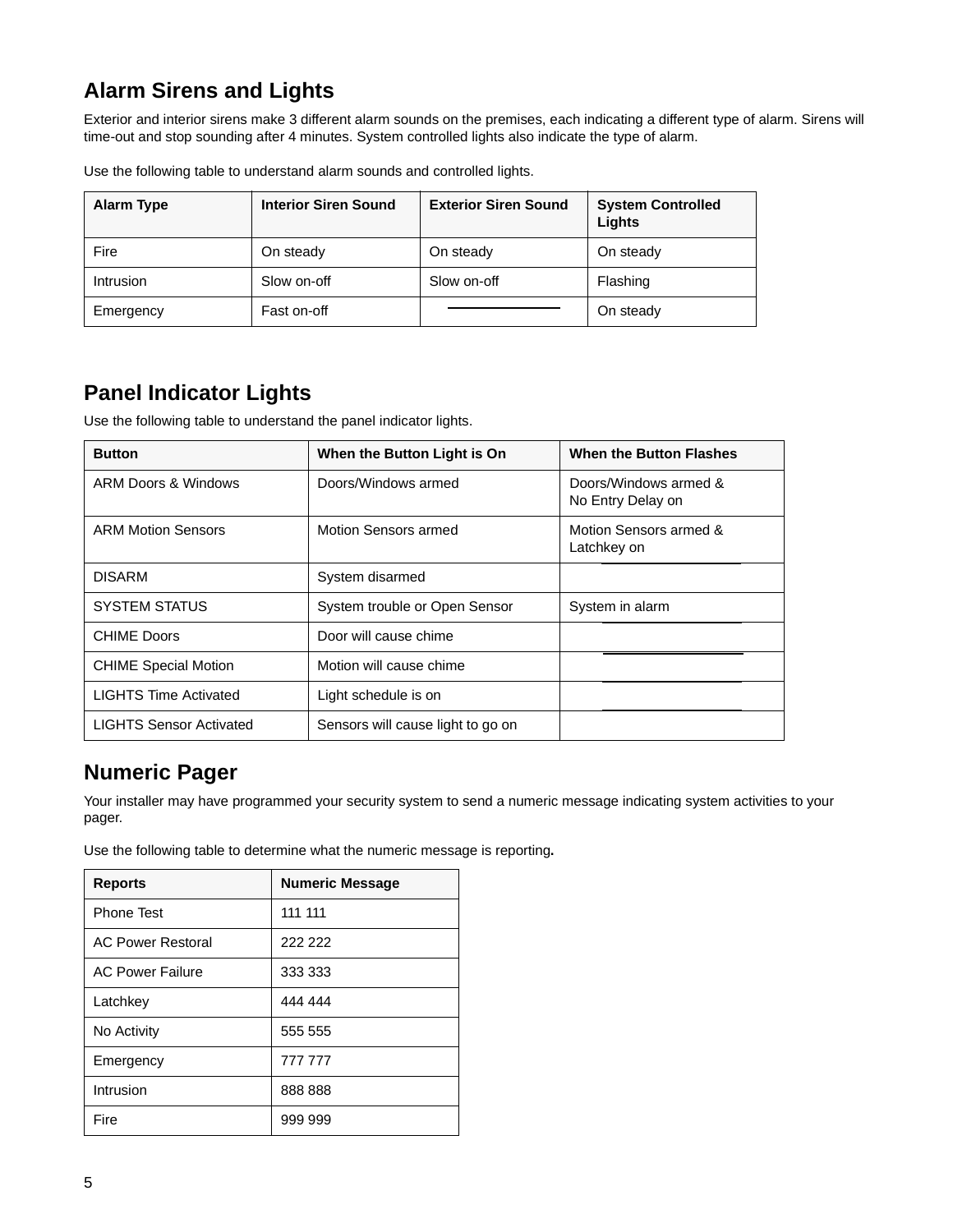# **How to Use Your Control Panel**

The Control Panel interface consists of 3 columns of buttons. They are: HOME SECURITY, CODE, and HOME CONTROL. There is a non-medical EMERGENCY button located on the far right.

## **HOME SECURITY**

**ARM Doors & Windows** Press once to turn the security system protection on for all protected doors and windows. If a door or window is open when you arm the system, it will be bypassed, meaning not protected. The SYSTEM STATUS light will be lit.

Press twice to eliminate the preprogrammed entry delay. The button blinks when **No Entry Delay** is on.

**ARM Motion Sensors** Press once to turn protection on for all intrusion Motion Sensors. Use when no one is home. This is usually used in combination with **ARM Doors & Windows**.

Press twice to activate **Latchkey**. **Latchkey** is used to notify parents if your children do not arrive home at a predetermined time and disarm the system. The button blinks when **Latchkey** is on.

**DISARM** Press once and enter your access code using the **CODE** buttons to turn security protection off. Some sensors, like smoke detectors and panic devices, are still active even when the system is disarmed.

**SYSTEM STATUS** Press once to hear information about your system. If the button is lit, there is a problem with the system. If the button is blinking, an alarm has occurred. Press the button to hear what is wrong with the system. See Trouble Message information on page 11.

## **CODE**

There are 5 **CODE** buttons located on the left side of the Control Panel. Each button represents 2 numbers. The top **CODE** button is **1 - 2** which means that this button is pressed when entering either 1 or 2. For example, if your access code is **1-2-3-4** you must press the **1 - 2** button twice and the **3 - 4** button twice.

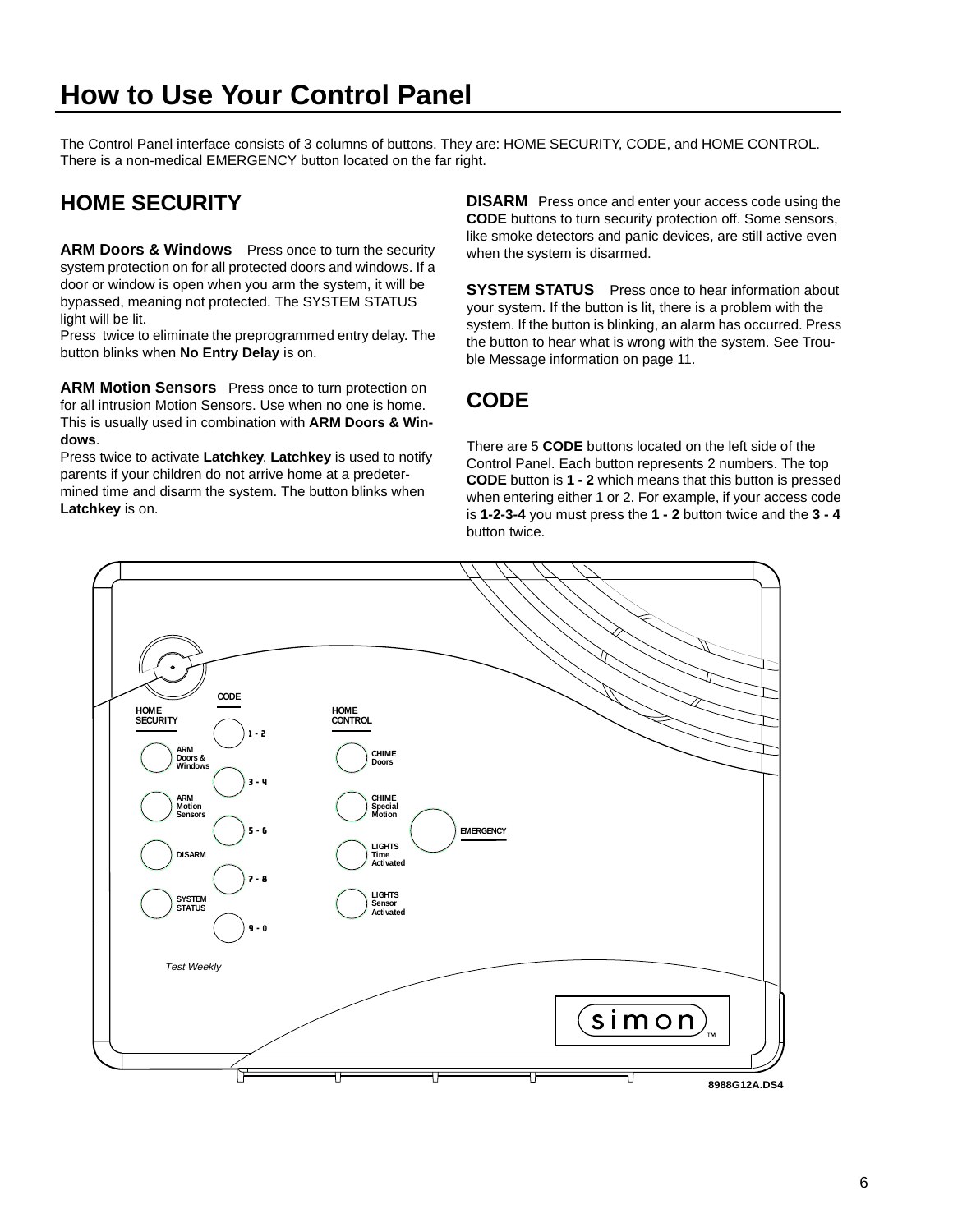## **HOME CONTROL**

If any of the HOME CONTROL buttons are pressed and a sensor or module is not associated (programmed) with this feature the Control Panel will say, Function not available.

**CHIME Doors** Press to cause the Control Panel to beep when protected doors or windows are opened.

This is a nice feature to use if you're busy in one part of your home and you want to know when family members are going in and out of your home.

**CHIME Special Motion** Press to cause the Control Panel to beep when Motion Sensors detect movement within a specific area. These Motion Sensors are not used for intrusion protection.

If you have Motion Sensors located in areas such as in a patio area or at the front door and you want to know when someone is approaching these areas, you would use this feature.

**LIGHTS Time Activated** Press to enable system controlled lights to turn on and off at scheduled times.

An example is turning your living room lights on at 7 pm and off at 10 pm.

**LIGHTS Sensor Activated** Press to have specially programmed sensors turn on lights for 4 minutes when sensors are tripped.

An example is using an outdoor Motion Sensor at the front door. When the Motion Sensor detects movement it will cause the light at the front door to turn on. You may also program the star button on the KeyChain Touchpad to turn on a light for 4 minutes.

## **EMERGENCY**

Press **EMERGENCY** for 2 seconds or twice quickly to call the central monitoring station and notify them of a non-medical call for help.

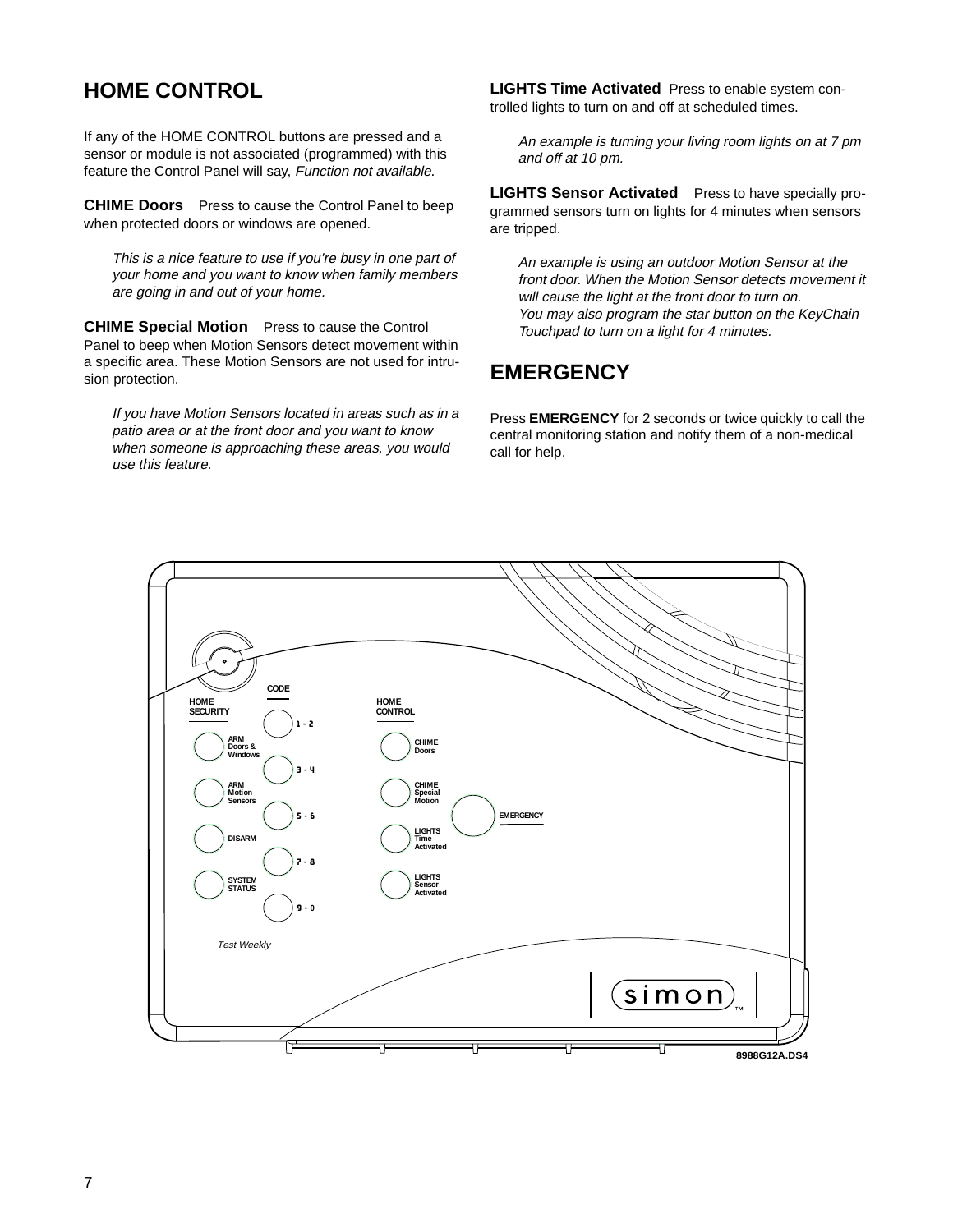Touchpads are used to control the security system from any location within or near your home. They have additional home control features such as light and appliance control.

## **Remote Handheld Touchpad**



 **SYSTEM STATUS** Press once to hear information about your system. See Trouble Message information on page 11.

**ARM Doors & Windows** Press once to turn the security system protection on for all protected doors and windows.

Press twice to eliminate the preprogrammed entry delay.

**ARM Motion Sensors** Press once to turn protection on for all Motion Sensors. Use when no one is home. This is usually used in combination with ARM Doors & Windows. Press twice to activate the Latchkey feature.

**DISARM** Press once and enter your access code using the **NUMERIC** buttons to turn security protection off.

**ON Light button** Press twice quickly to activate all lights controlled by the security system. You may turn on specific lights and appliances by pressing this button once and entering the unit number of a light or appliance using the **NUMERIC** buttons.

**OFF Light button** Press twice quickly to turn off all lights. You may turn off specific lights and appliances by pressing this button once and entering the unit number of the light or appliance.

**EMERGENCY** Press both **EMERGENCY** buttons for 3 seconds to cause the system to call a central monitoring station to report a non-medical emergency.

## **KeyChain Touchpad**



**LOCK** Press once to arm doors and windows.

**LOCK** Press twice to arm doors, windows, and Motion Sensors. **LOCK** Press 3 times to arm doors, windows, Motion Sensors, and to activate the Latchkey option.

Entering your home If your installer programmed the KeyChain Touchpad with no entry delay, and you armed the system with the KeyChain Touchpad, you must disarm your system from outside of the home to avoid causing an alarm.

Exiting your home You have at least 5 seconds and up to 120 seconds (depending on installer programming) to leave without causing an alarm.

- **LOCK** and **UNLOCK** Press both buttons simultaneously for 3 seconds to send an intrusion, silent, or non-medical emergency alarm to the central monitoring station.
- **UNLOCK** Press to disarm your security system.



00

**LIGHT** Press to turn system controlled lights on or off.

**STAR** Press to open or close your garage door, if programmed, or your system may be programmed to turn on a light using this button.

**For any keypress on the KeyChain Touchpad, hold the button until the indicator light blinks.**

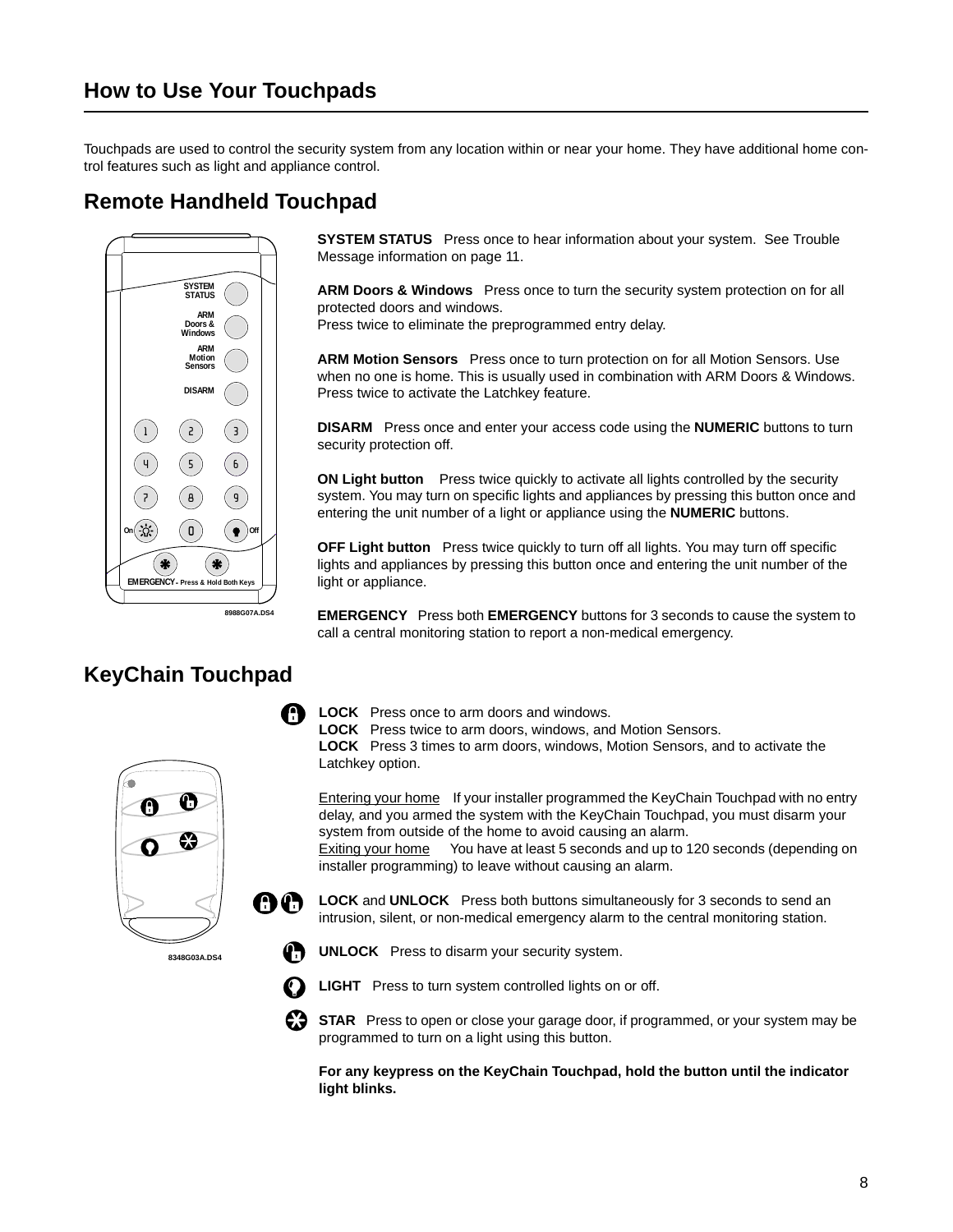## **What You Can Change:**

## **Options**:

### **Option 01 - Panel Beeps**

Panel Beeps are any beeps (including chime beeps) that come from the Control Panel, and may be disabled, except for alarm sirens. See Panel Beeps page 4.

### **Option 02 - Panel Voice**

Panel Voice may be disabled except for status messages, open sensor responses, and when in program mode.

### **Option 03 - Latchkey Time**

Adding this option allows you to program Latchkey Time. See Arm Motion Sensors page 6.

Press **Add** in the **START MENU** and follow the voice prompts to turn an option on. Press **Delete** in the **START MENU** to turn an option off.

## **Sensor Test** or **Phone Test**

## **Access Codes**

Your security system has a master access code and access codes 1-5. They are used for disarming and programming your system. They have the same privileges except access codes 1-5 cannot change any access codes. Access codes 1-5 are generally used for children or as temporary codes for a babysitter or service personnel.

**Time Activated Lights Entry/Exit Activated Lights Sensor Activated Lights Set Clock House Code**

## **Programming Decals (Upper Decal and Lower Decal)**



The programming decals are visible when you open the Control Panel cover. These decals are designed to make system programming easier for you. Always begin by choosing a button from the **START MENU**. Follow the voice prompts and flow arrows to complete the desired task. Notice the button flow diagrams under **Instruction Summary** to the right of the buttons and on the lower decal.

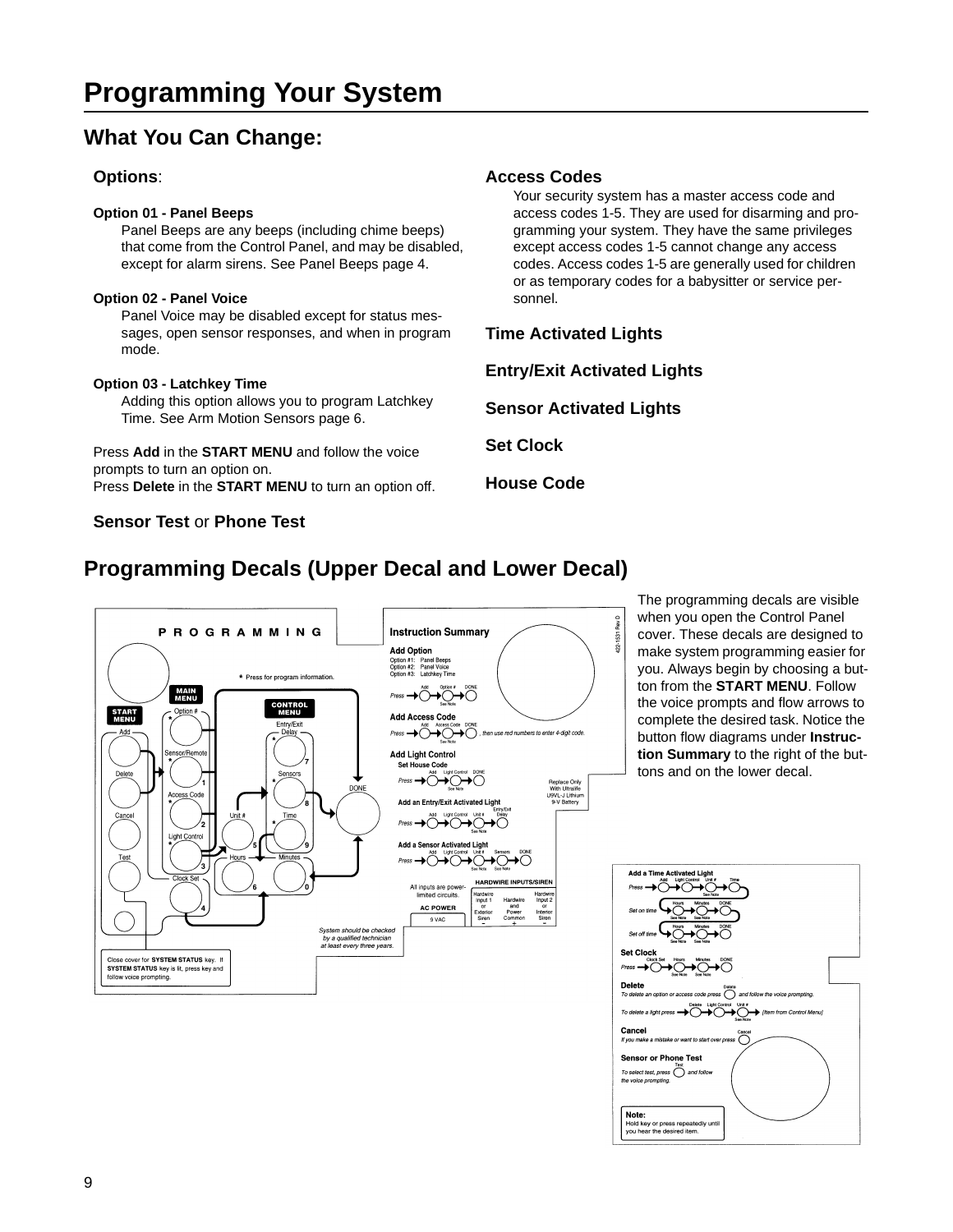## **Step by Step Programming Instructions**

Use the following instructions to access the programming buttons and programming decals.

1. **Open the Control Panel Cover** by pressing the plastic latch on the top of the Control Panel.

> **When you open the cover you will immediately be prompted by the Control Panel voice to use the red numbered keys to enter your ID.**

2. **Enter Your Access Code**.

**The Master access code is 1-2-3-4 when the panel is shipped. You should change it to a code known only by you.**

3. The system voice will prompt you to begin with the **START MENU**. **The START MENU** is located on the left side of the upper decal.

The **START MENU** includes the following buttons:

Add Delete Cancel Test Clock Set

#### **Press the appropriate button.**

4. After pressing a button on the **START MENU** the system voice will prompt you to then **use the MAIN MENU.**

#### The **MAIN MENU** includes the following buttons:

Option # Sensor/Remote Access Code Light Control

#### **Press the appropriate button.**

Depending on the button you pressed, the system will prompt you to continue by pressing other buttons on the panel.

## **How to Change an Access Code**

- 1. **Open the cover** of the Control Panel.
- 2. The panel voice prompts you to Use red numbered keys to enter 4-digit ID. **Enter your master access code**  using the red numbered keys.
- 3. The panel voice prompts you to Please select from START MENU. **Press the Add button** on the START MENU.
- 4. The panel voice prompts you to Select from MAIN MENU. **Press the Access Code button** on the MAIN MENU.
- 5. The panel voice responds with Master Code, press again for next access code or DONE to select or CANCEL to quit. Press the access code button again to hear the next access code. When you hear the access code you wish to change **press the DONE Button.**
- 6. **Enter 4 new numbers** using the red numbered keys.
- 7. **Close the Control Panel cover**.

### **Add Access Code**



, then use red numbers to enter 4-digit code.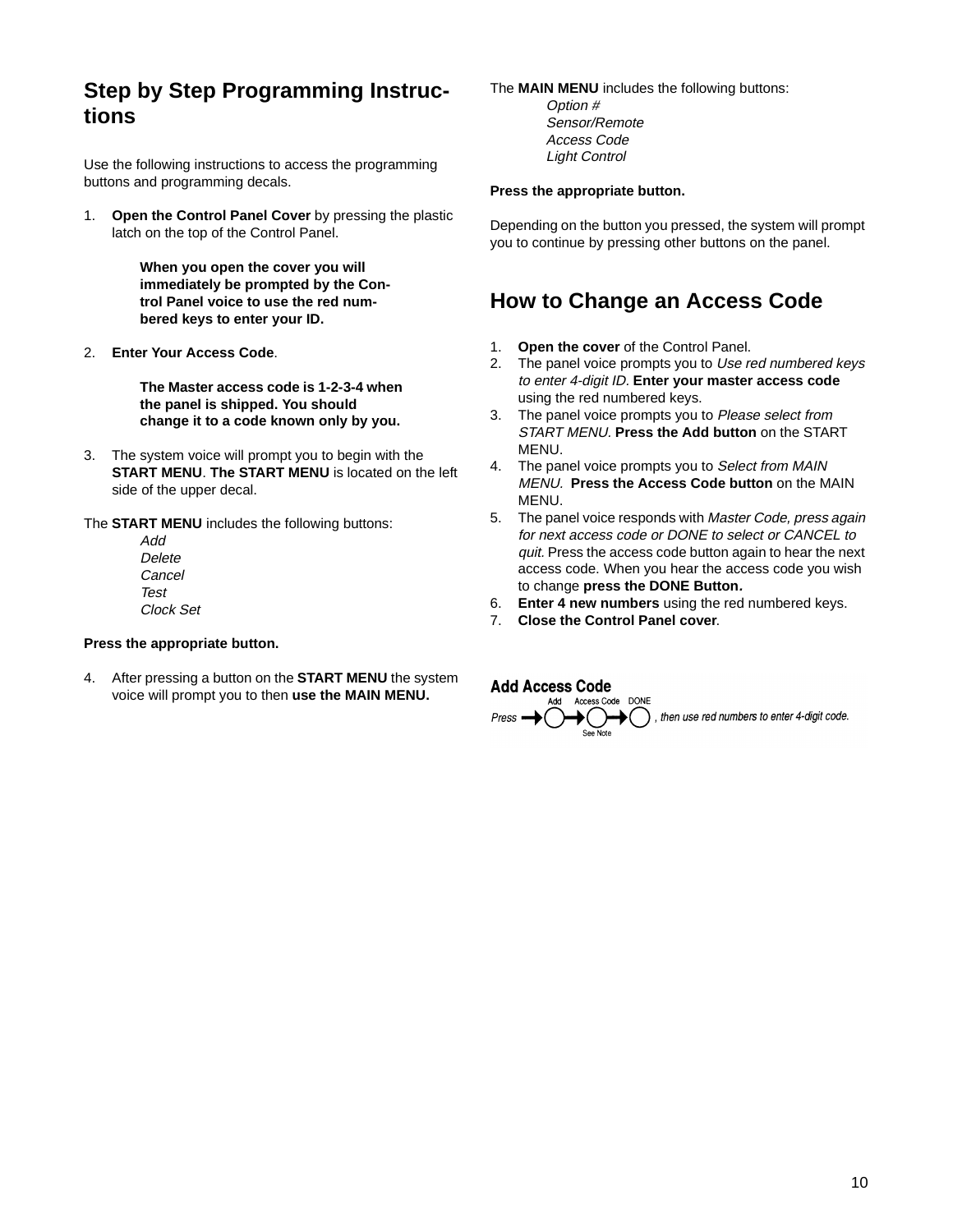## **Automatic Control Panel Testing-- What the System Tests for You**

Your security system is able to automatically test itself for:

- Power failures
- Low batteries
- Non-working sensors
- Communication troubles with the Central Monitoring Station

## **Trouble Messages**

## **Trouble Beeps**

When your security system detects one of the problems above, interior sirens sound trouble beeps rapidly six times, and then again every minute, until the trouble condition is corrected.

If you do a status check by pressing the **SYSTEM STATUS button** or change the system from being armed to disarmed or disarmed to armed, the beeps will stop. If the problem is not corrected, beeps start again 4 hours later.

## **Silencing Trouble Beeps**

**Pressing the SYSTEM STATUS button or changing from armed to disarmed or disarmed to armed while the system has a trouble condition stops the trouble beeps. Trouble beeps begin again 4 hours later, in some cases, unless the trouble condition is corrected.**

## **AC Power Failure**

This condition occurs if your security system has been accidentally unplugged or if there has been an AC power outage. The backup battery will take over. If AC power is not restored within 15 seconds, the Control Panel will go dark and alert you with trouble beeps. If you press any button, the display will light and pressing **SYSTEM STATUS** will confirm the AC power failure. If AC power is not restored within 15 minutes, the system will call the central monitoring station (if programmed by installer).

## **System Battery Failure**

This condition occurs if the emergency backup battery has been drained and must be replaced. Trouble beeps will start and the **SYSTEM STATUS** button will light. Press the **SYS-TEM STATUS** button to hear the trouble message. If your AC power is not working, your security system will shut down once the battery is drained. The Control Panel battery should be replaced once a year. Call your security system dealer for replacement service.

### **Sensor Failure**

This condition occurs if a sensor is not communicating with the Control Panel. Trouble beeps will start and the **SYSTEM STATUS** button will light. Press the **SYSTEM STATUS** button to hear which sensor(s) have trouble. Perform sensor tests. It may be necessary for you to call your security system dealer if the problem continues.

### **Sensor Low Battery**

This condition occurs if a system sensor has a low battery. The sensor may still be communicating with the Control Panel. Trouble beeps will start and the **SYSTEM STATUS**  button will light. Press the **SYSTEM STATUS** button to hear which sensor(s) have trouble. It may be necessary for you to call your security system dealer to resolve this problem. Some sensor batteries can be replaced by the homeowner.

### **Fail-To-Communicate**

This condition occurs if your security system cannot communicate to the central monitoring station. Your system will try to report to the central monitoring station 3 times before it tells you there is a Fail-To-Communicate problem. Trouble beeps will start and the **SYSTEM STATUS** button will light. Press the **SYSTEM STATUS** button to hear the trouble message. It will then try 5 more times to communicate. It may be necessary for you to call your security system dealer if the problem continues.

### **Sensor Open**

This condition occurs if a door or window is open; or a system sensor has been disturbed or tampered and not reset properly. For example, a Motion Sensor may be off the wall or a Door/Window Sensor cover may have been removed from the sensor. Your system will indicate this condition to you by causing the **SYSTEM STATUS** button to light. When you press this button, the system responds with Sensor # Name open. Correct the problem by reseatting the sensor. If this condition continues call your security system dealer.

## **Clearing System Status**

**If a trouble condition is corrected, press the SYS-TEM STATUS button then disarm the system to clear system status. If the trouble condition was a low CPU battery, perform a sensor test. The SYSTEM STATUS button should turn off if all trouble conditions have been corrected.**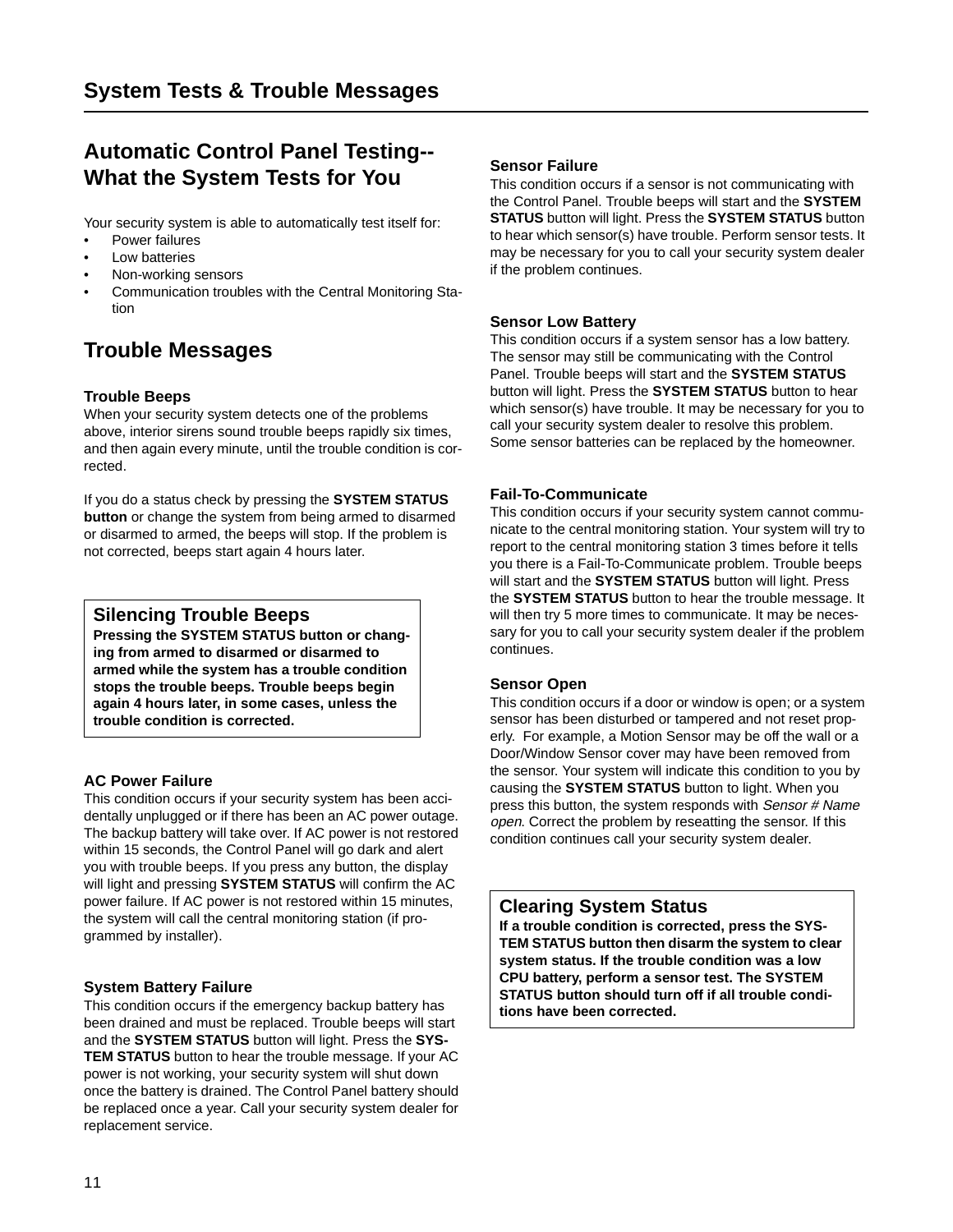## **Manual Tests--What You Need to Test**

As an added safeguard, there are system tests you should do yourself on a regular basis. The Control Panel cover in the lower left corner reminds you to **TEST WEEKLY**.

### **Sensors**

You can test sensors one at a time to make sure they are sending strong signals to the Control Panel (see next page).

### **Communication**

You can also test the communication between your system and the Central Monitoring Station (see next page).

### **Testing Sensors**

You should test the security system at least once each week.

### **To perform the sensor test:**

- 1. Open the Control Panel Cover.
- 2. Enter your access code
- 3. Press the TEST button once
- 4. Press the DONE button

The panel will voice prompt you with a list of your programmed sensors that you need to test. The panel will start with sensor 1 and say Test sensor 1, sensor name.

When you trip a sensor and it communicates successfully it will be removed from the list. You may trip the sensors in any order.

After all sensors have been successfully tested, the Control Panel will say Sensor test complete, press DONE. **Press DONE**. The Control Panel will say Sensor test ok.

If any of the sensors did not test successfully and you want to terminate the test, **press DONE**. The Control Panel will say Sensor test canceled or failure. If a sensor test fails, call your security dealer.

Use the following table to trip sensors.

### **Sensor Tripping Instructions**

| <b>Sensor</b>        | Do This                                                              |
|----------------------|----------------------------------------------------------------------|
| Door/Window          | Open the secured door or win-<br>dow                                 |
| Freeze               | Apply ice to the sensor. Do not<br>allow the sensor to get wet.      |
| Glass Guard          | Tap the glass 3 or 4 inches from<br>the sensor                       |
| <b>Motion Sensor</b> | Avoid the Motion Sensor's view<br>for 5 minutes, then enter its view |

## **Sensor Tripping Instructions**

| Sensor                        | Do This                                                                                          |
|-------------------------------|--------------------------------------------------------------------------------------------------|
| Rate-of-Rise Heat<br>Detector | Rub your hands together until<br>warm, then place one hand on<br>the detector for 30 seconds     |
| Shock                         | Tap the glass twice, away from<br>the sensor. Wait at least 30 sec-<br>onds before testing again |
| Smoke                         | Press and hold the test button<br>until the system sounds trans-<br>mission beeps                |
| <b>Panic Buttons</b>          | Press and hold the appropriate<br>panic button(s) for 3 seconds                                  |
| KeyChain Touch-<br>pad        | Press and hold LOCK and<br>UNLOCK simultaneously for 3<br>seconds                                |
| Remote Handheld<br>Touchpad   | Press and hold the 2 EMER-<br><b>GENCY buttons simultaneously</b><br>for 3 seconds               |

### **Testing Communication**

Test communication with your central monitoring station at least once per week to make sure you have the proper telephone connection between your system and the central monitoring station.

#### **To perform a phone test:**

- 1. Open the Control Panel cover.
- 2. Enter your access code

.

- 3. Press the TEST button twice.
- 4. Press the DONE button.

The Control Panel will say Phone test is on twice. If the test is successful the Control Panel will say Phone test ok within 2 minutes. If the test is unsuccessful, the **SYSTEM STATUS** button will light and the Control Panel will say Phone communication failure within 10 minutes. If a phone test fails, call your security system dealer.

**NOTE: If your system is not connected to a central monitoring station, you won't be able to perform the phone test.**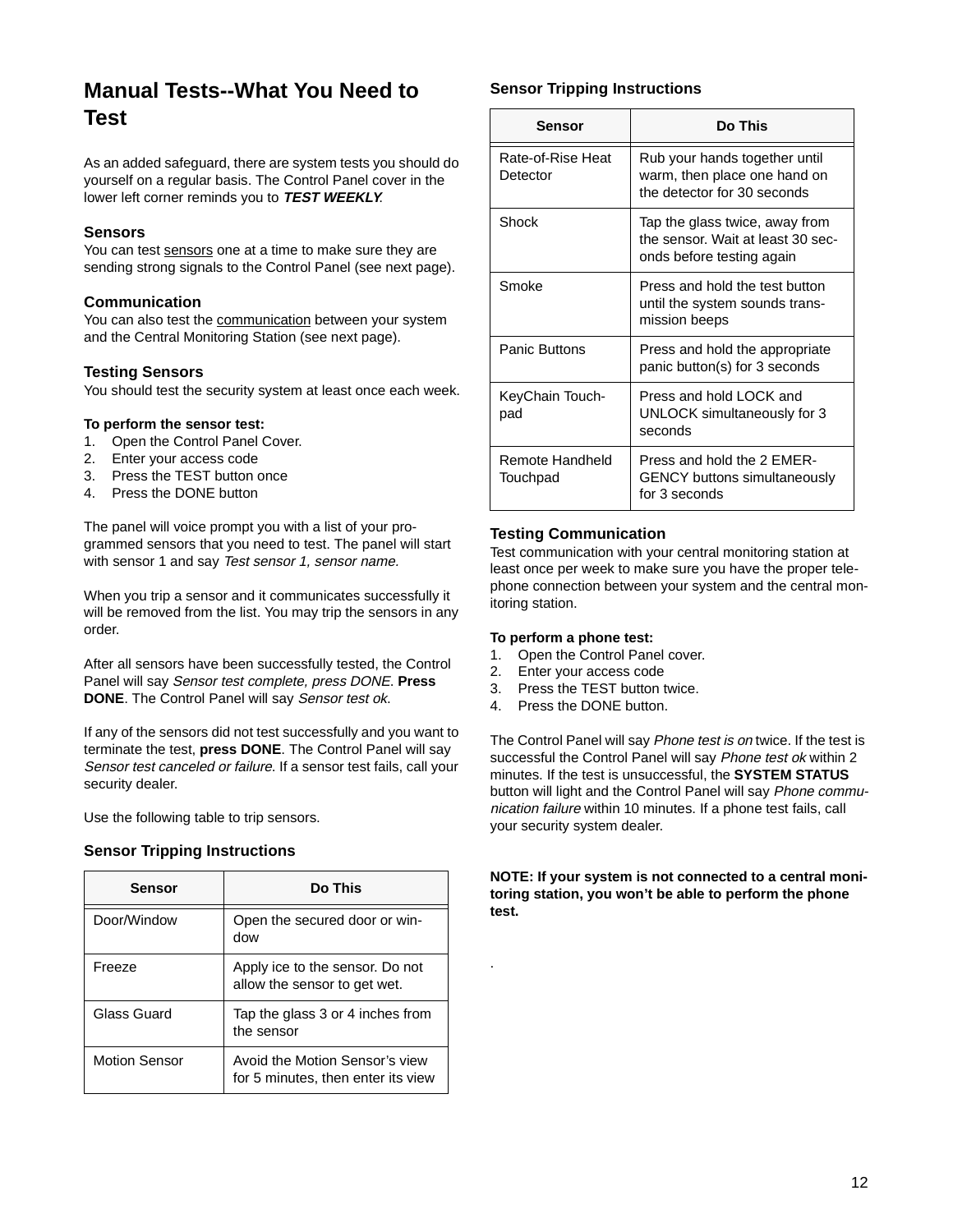## **Planning for Emergencies**

This section describes what you can do to plan ahead for an emergency:

- Emergency Planning
- Your Floor Plan

### Emergency Planning

Since an emergency is always unexpected, you should develop plans to help prepare for a variety of emergency situations. Periodically discuss and rehearse emergency plans to include the following:

- Understand how to use your security system
- Know the normal state of doors and windows; open, closed, or locked.
- Escape fast! (Do not stop to pack.)
- Use a different escape route if closed doors feel hot to the touch.
- Crawl and hold your breath as much as possible to help

reduce smoke inhalation during your escape.

- Meet at a designated outdoor location.
- Emphasize that no one should return to the premises if there is a fire.
- Notify the fire department from a neighbor's phone.
- Emphasize that no one should enter the premises if they hear sirens in the house.
- If you arrive at the premises and hear sirens, do not enter. Call for emergency assistance from a neighbor's phone.

### Your Floor Plan

Use the following guidelines when drawing your floor plan:

- Show all building levels.
- Show exits from each room (two exits per room are recommended).
- Show the location of all security system components.
- Show the location of any fire extinguishers.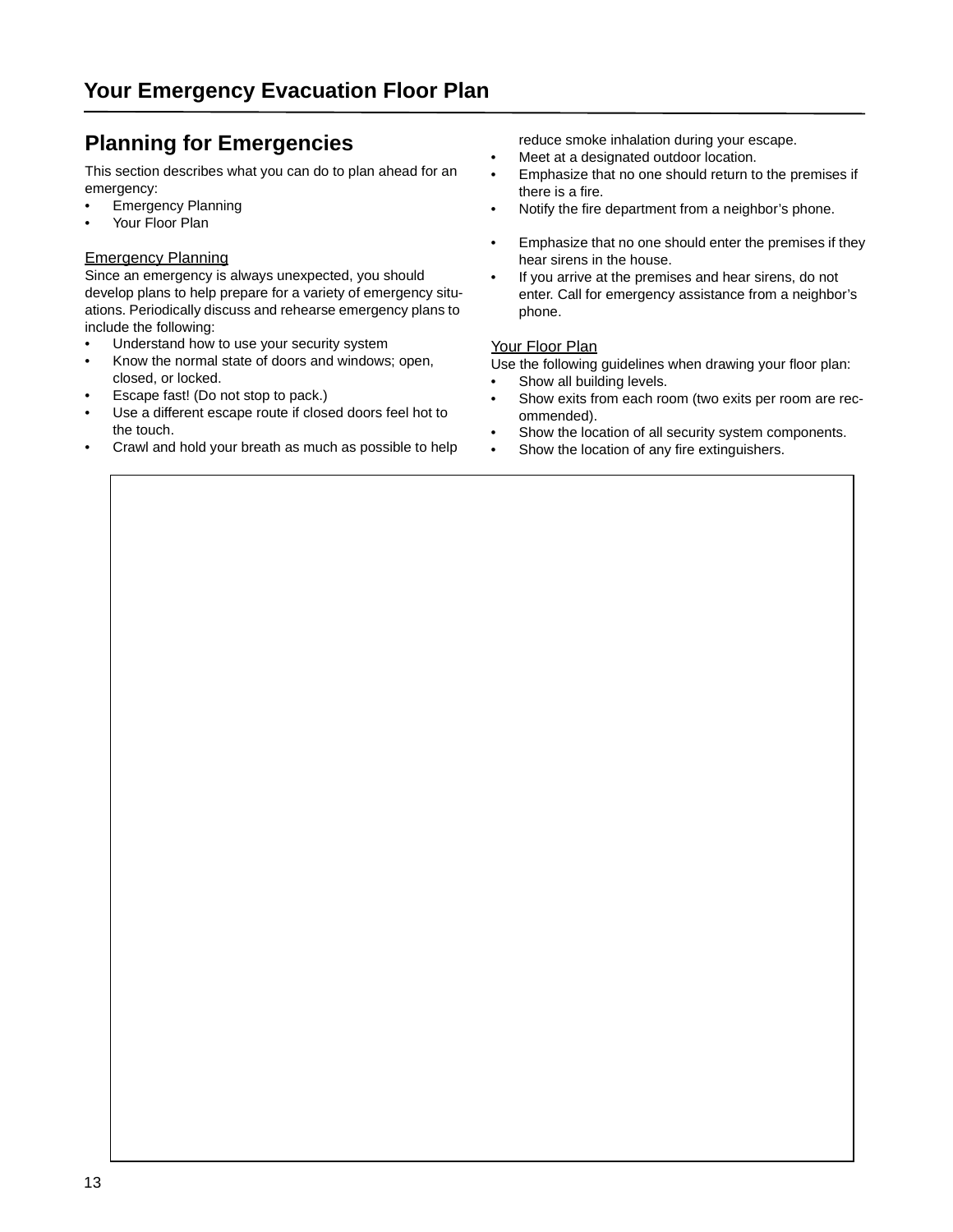# **Alarm System Limitations**

Not even the most advanced alarm system can guarantee protection against burglary, fire, or environmental problems. All alarm systems are subject to possible compromise or failure-to-warn for a variety of reasons.

- If sirens are not placed within hearing range of persons sleeping or in remote parts of the premises, or if they are placed behind doors or other obstacles.
- If intruders gain access through unprotected points of entry or areas where sensors have been.
- If intruders have the technical means of bypassing, jamming, or disconnecting all or part of the system.
- If power to sensors is inadequate or disconnected.
- If freeze or any environmental sensors are not located in areas where the appropriate condition can be detected.
- If smoke does not reach a Smoke Sensor. For example, Smoke Sensors cannot detect smoke in chimneys, walls, roofs, or smoke blocked by a closed door. Sensors may not detect smoke in other levels of the building. Sensors may not warn in time when fires are caused by smoking in bed, explosions, improper storage of flammables, overloaded electrical circuits, or other hazardous conditions.
- If telephone lines are out of service. Telephone lines are also vulnerable to compromise by any of several means.

Inadequate maintenance is the most common cause of alarm failure. Therefore, test your system at least once per week to be sure sensors, sirens, and phone communications are all working correctly.

Although having an alarm system may make you eligible for reduced insurance premiums, the system is no substitute for insurance.

WARNING: Security system devices cannot compensate you for the loss of life or property.

#### **Service**

If you have any questions about your security system or if you ever need service, please contact your security consultant.

Company Name

Phone Number **Lackalle** 

Address \_\_\_\_\_\_\_\_\_\_\_\_\_\_\_\_\_\_\_\_\_

 $\overline{\phantom{a}}$  ,  $\overline{\phantom{a}}$  ,  $\overline{\phantom{a}}$  ,  $\overline{\phantom{a}}$  ,  $\overline{\phantom{a}}$  ,  $\overline{\phantom{a}}$  ,  $\overline{\phantom{a}}$  ,  $\overline{\phantom{a}}$  ,  $\overline{\phantom{a}}$  ,  $\overline{\phantom{a}}$  ,  $\overline{\phantom{a}}$  ,  $\overline{\phantom{a}}$  ,  $\overline{\phantom{a}}$  ,  $\overline{\phantom{a}}$  ,  $\overline{\phantom{a}}$  ,  $\overline{\phantom{a}}$